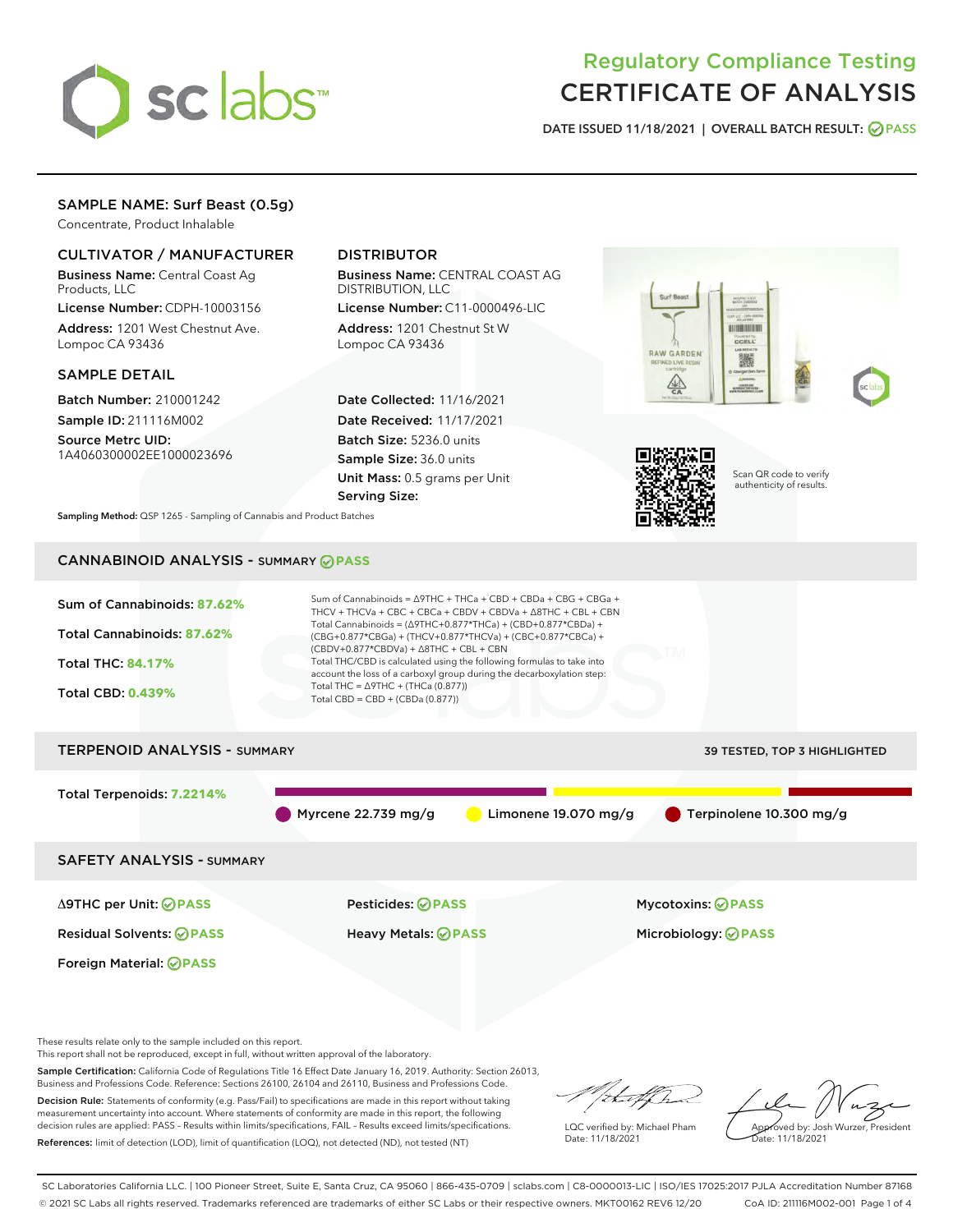



SURF BEAST (0.5G) | DATE ISSUED 11/18/2021 | OVERALL BATCH RESULT:  $\bigcirc$  PASS

#### CANNABINOID TEST RESULTS - 11/18/2021 2 PASS

Tested by high-performance liquid chromatography with diode-array detection (HPLC-DAD). **Method:** QSP 1157 - Analysis of Cannabinoids by HPLC-DAD

#### TOTAL CANNABINOIDS: **87.62%**

Total Cannabinoids (Total THC) + (Total CBD) + (Total CBG) + (Total THCV) + (Total CBC) + (Total CBDV) + ∆8THC + CBL + CBN

TOTAL THC: **84.17%** Total THC (∆9THC+0.877\*THCa)

TOTAL CBD: **0.439%**

Total CBD (CBD+0.877\*CBDa)

TOTAL CBG: 2.125% Total CBG (CBG+0.877\*CBGa)

TOTAL THCV: 0.46% Total THCV (THCV+0.877\*THCVa)

TOTAL CBC: ND Total CBC (CBC+0.877\*CBCa)

TOTAL CBDV: ND Total CBDV (CBDV+0.877\*CBDVa)

| <b>COMPOUND</b>            | LOD/LOQ<br>(mg/g) | <b>MEASUREMENT</b><br><b>UNCERTAINTY</b><br>(mg/g) | <b>RESULT</b><br>(mg/g) | <b>RESULT</b><br>(%) |
|----------------------------|-------------------|----------------------------------------------------|-------------------------|----------------------|
| <b>A9THC</b>               | 0.06 / 0.26       | ±28.954                                            | 841.70                  | 84.170               |
| <b>CBG</b>                 | 0.06/0.19         | ±0.837                                             | 21.25                   | 2.125                |
| <b>THCV</b>                | 0.1 / 0.2         | ±0.23                                              | 4.6                     | 0.46                 |
| <b>CBD</b>                 | 0.07/0.29         | ±0.203                                             | 4.39                    | 0.439                |
| <b>CBN</b>                 | 0.1/0.3           | ±0.28                                              | 4.3                     | 0.43                 |
| $\triangle$ 8THC           | 0.1/0.4           | N/A                                                | <b>ND</b>               | <b>ND</b>            |
| <b>THCa</b>                | 0.05/0.14         | N/A                                                | <b>ND</b>               | <b>ND</b>            |
| <b>THCVa</b>               | 0.07/0.20         | N/A                                                | <b>ND</b>               | <b>ND</b>            |
| <b>CBDa</b>                | 0.02/0.19         | N/A                                                | <b>ND</b>               | <b>ND</b>            |
| <b>CBDV</b>                | 0.04/0.15         | N/A                                                | <b>ND</b>               | <b>ND</b>            |
| <b>CBDVa</b>               | 0.03/0.53         | N/A                                                | <b>ND</b>               | <b>ND</b>            |
| <b>CBGa</b>                | 0.1/0.2           | N/A                                                | <b>ND</b>               | <b>ND</b>            |
| <b>CBL</b>                 | 0.06 / 0.24       | N/A                                                | <b>ND</b>               | <b>ND</b>            |
| <b>CBC</b>                 | 0.2 / 0.5         | N/A                                                | <b>ND</b>               | <b>ND</b>            |
| <b>CBCa</b>                | 0.07/0.28         | N/A                                                | <b>ND</b>               | <b>ND</b>            |
| <b>SUM OF CANNABINOIDS</b> |                   |                                                    | 876.2 mg/g              | 87.62%               |

#### **UNIT MASS: 0.5 grams per Unit**

| ∆9THC per Unit                         | 1120 per-package limit | 420.85 mg/unit  | <b>PASS</b> |
|----------------------------------------|------------------------|-----------------|-------------|
| <b>Total THC per Unit</b>              |                        | 420.85 mg/unit  |             |
| <b>CBD per Unit</b>                    |                        | $2.20$ mg/unit  |             |
| <b>Total CBD per Unit</b>              |                        | $2.20$ mg/unit  |             |
| <b>Sum of Cannabinoids</b><br>per Unit |                        | $438.1$ mg/unit |             |
| <b>Total Cannabinoids</b><br>per Unit  |                        | $438.2$ mg/unit |             |

| <b>COMPOUND</b>         | LOD/LOQ<br>(mg/g)    | 93066171<br><b>UNCERTAINTY</b><br>(mg/g) | <b>RESULT</b><br>(mg/g) | <b>RESULT</b><br>(%) |
|-------------------------|----------------------|------------------------------------------|-------------------------|----------------------|
| <b>Myrcene</b>          | 0.008 / 0.025        | ±0.2933                                  | 22.739                  | 2.2739               |
| Limonene                | 0.005 / 0.016        | ±0.2727                                  | 19.070                  | 1.9070               |
| Terpinolene             | 0.008 / 0.026        | ±0.2112                                  | 10.300                  | 1.0300               |
| $\upbeta$ Caryophyllene | 0.004 / 0.012        | ±0.1969                                  | 5.531                   | 0.5531               |
| $\beta$ Pinene          | 0.004 / 0.014        | ±0.0347                                  | 3.014                   | 0.3014               |
| Linalool                | 0.009/0.032          | ±0.0863                                  | 2.272                   | 0.2272               |
| $\alpha$ Pinene         | 0.005 / 0.017        | ±0.0171                                  | 1.985                   | 0.1985               |
| Ocimene                 | 0.011 / 0.038        | ±0.0452                                  | 1.407                   | 0.1407               |
| $\alpha$ Humulene       | 0.009/0.029          | ±0.0407                                  | 1.269                   | 0.1269               |
| <b>Terpineol</b>        | 0.016 / 0.055        | ±0.0597                                  | 0.973                   | 0.0973               |
| Fenchol                 | 0.010 / 0.034        | ±0.0329                                  | 0.851                   | 0.0851               |
| $\alpha$ Phellandrene   | <i>0.006 / 0.020</i> | ±0.0058                                  | 0.427                   | 0.0427               |
| Camphene                | 0.005 / 0.015        | ±0.0038                                  | 0.333                   | 0.0333               |
| trans-ß-Farnesene       | 0.008 / 0.025        | ±0.0118                                  | 0.332                   | 0.0332               |
| $\alpha$ Terpinene      | 0.005 / 0.017        | ±0.0047                                  | 0.315                   | 0.0315               |
| 3 Carene                | 0.005 / 0.018        | ±0.0044                                  | 0.309                   | 0.0309               |
| $\gamma$ Terpinene      | 0.006 / 0.018        | ±0.0036                                  | 0.207                   | 0.0207               |
| <b>Borneol</b>          | 0.005 / 0.016        | ±0.0075                                  | 0.179                   | 0.0179               |
| Guaiol                  | <i>0.009 / 0.030</i> | ±0.0057                                  | 0.121                   | 0.0121               |
| Nerolidol               | 0.009 / 0.028        | ±0.0068                                  | 0.108                   | 0.0108               |
| $\alpha$ Bisabolol      | 0.008 / 0.026        | ±0.0055                                  | 0.103                   | 0.0103               |
| Fenchone                | 0.009 / 0.028        | ±0.0022                                  | 0.077                   | 0.0077               |
| Caryophyllene<br>Oxide  | 0.010 / 0.033        | ±0.0033                                  | 0.072                   | 0.0072               |
| p-Cymene                | 0.005 / 0.016        | ±0.0012                                  | 0.044                   | 0.0044               |
| Sabinene                | 0.004 / 0.014        | ±0.0005                                  | 0.038                   | 0.0038               |
| Eucalyptol              | 0.006 / 0.018        | ±0.0009                                  | 0.036                   | 0.0036               |
| Citronellol             | 0.003 / 0.010        | ±0.0018                                  | 0.036                   | 0.0036               |
| Sabinene Hydrate        | 0.006 / 0.022        | ±0.0010                                  | 0.026                   | 0.0026               |
| Geraniol                | 0.002 / 0.007        | ±0.0010                                  | 0.023                   | 0.0023               |
| Nerol                   | 0.003 / 0.011        | ±0.0008                                  | 0.017                   | 0.0017               |
| (-)-Isopulegol          | 0.005 / 0.016        | N/A                                      | ND                      | ND                   |
| Camphor                 | 0.006 / 0.019        | N/A                                      | ND                      | ND                   |
| Isoborneol              | 0.004 / 0.012        | N/A                                      | ND                      | ND                   |
| Menthol                 | 0.008 / 0.025        | N/A                                      | ND                      | ND                   |
| $R-(+)$ -Pulegone       | 0.003 / 0.011        | N/A                                      | ND                      | ND                   |
| <b>Geranyl Acetate</b>  | 0.004 / 0.014        | N/A                                      | ND                      | ND                   |
| $\alpha$ Cedrene        | 0.005 / 0.016        | N/A                                      | ND                      | ND                   |
| Valencene               | 0.009 / 0.030        | N/A                                      | ND                      | ND                   |
| Cedrol                  | 0.008 / 0.027        | N/A                                      | ND                      | ND                   |
| <b>TOTAL TERPENOIDS</b> |                      |                                          | 72.214 mg/g             | 7.2214%              |

SC Laboratories California LLC. | 100 Pioneer Street, Suite E, Santa Cruz, CA 95060 | 866-435-0709 | sclabs.com | C8-0000013-LIC | ISO/IES 17025:2017 PJLA Accreditation Number 87168 © 2021 SC Labs all rights reserved. Trademarks referenced are trademarks of either SC Labs or their respective owners. MKT00162 REV6 12/20 CoA ID: 211116M002-001 Page 2 of 4

### TERPENOID TEST RESULTS - 11/18/2021

Terpene analysis utilizing gas chromatography-flame ionization detection (GC-FID). **Method:** QSP 1192 - Analysis of Terpenoids by GC-FID

MEACUREMENT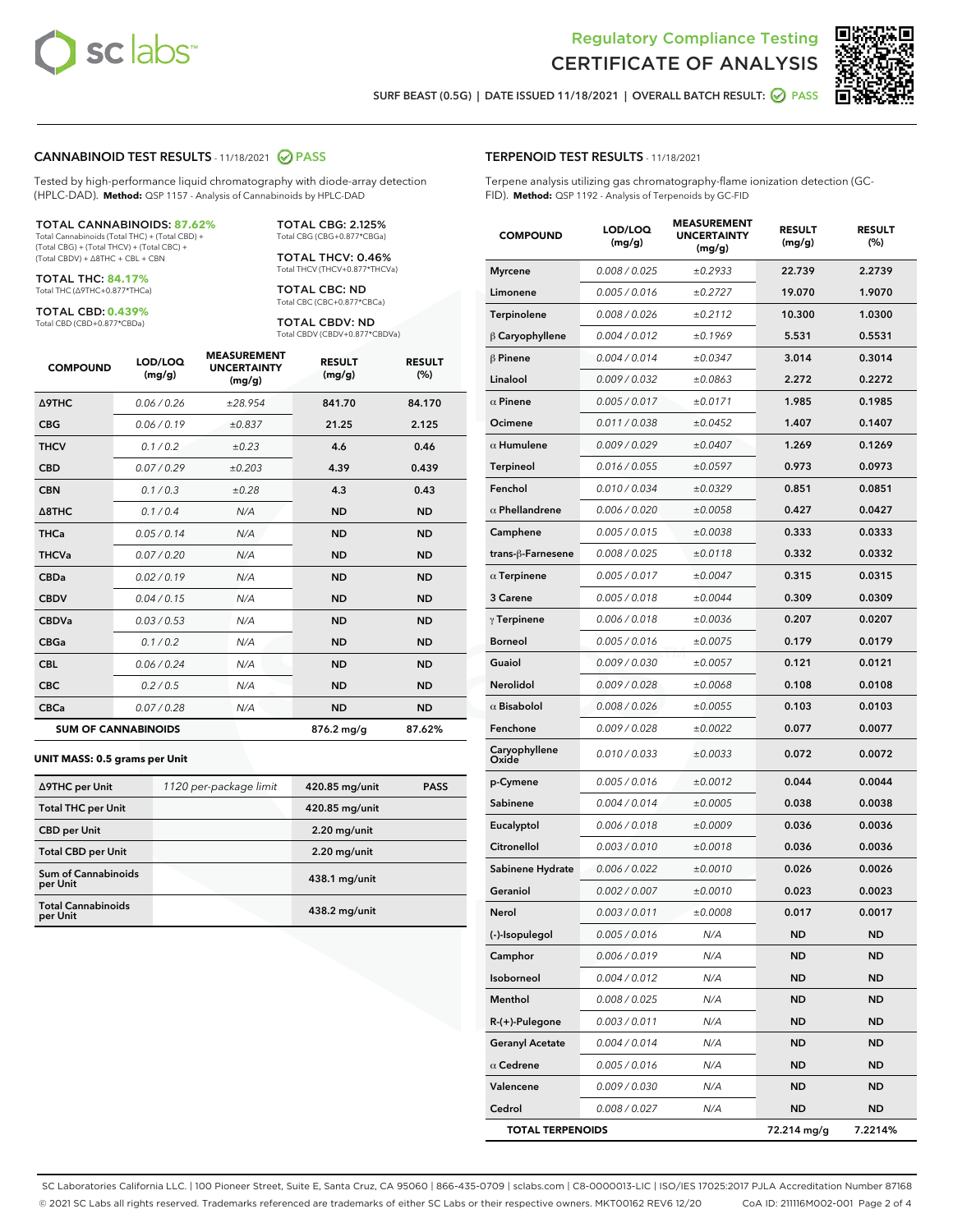



SURF BEAST (0.5G) | DATE ISSUED 11/18/2021 | OVERALL BATCH RESULT: 2 PASS

# CATEGORY 1 PESTICIDE TEST RESULTS - 11/17/2021 2 PASS

Pesticide and plant growth regulator analysis utilizing high-performance liquid chromatography-mass spectrometry (HPLC-MS) or gas chromatography-mass spectrometry (GC-MS). \*GC-MS utilized where indicated. **Method:** QSP 1212 - Analysis of Pesticides and Mycotoxins by LC-MS or QSP 1213 - Analysis of Pesticides by GC-MS

| Aldicarb<br>0.03 / 0.08<br>$\ge$ LOD<br>N/A<br><b>ND</b><br><b>PASS</b><br>Carbofuran<br>0.02 / 0.05<br><b>ND</b><br><b>PASS</b><br>$\ge$ LOD<br>N/A<br>Chlordane*<br>0.03 / 0.08<br>$\ge$ LOD<br>N/A<br><b>ND</b><br><b>PASS</b><br>Chlorfenapyr*<br>0.03/0.10<br>N/A<br><b>ND</b><br><b>PASS</b><br>$\ge$ LOD<br>N/A<br><b>ND</b><br><b>PASS</b><br>Chlorpyrifos<br>0.02 / 0.06<br>$\ge$ LOD<br>0.02 / 0.07<br>Coumaphos<br>$>$ LOD<br>N/A<br><b>ND</b><br><b>PASS</b><br>Daminozide<br>0.02/0.07<br>N/A<br><b>ND</b><br>$>$ LOD<br><b>PASS</b><br><b>DDVP</b><br>0.03/0.09<br>$\ge$ LOD<br>N/A<br><b>ND</b><br><b>PASS</b><br>(Dichlorvos)<br>Dimethoate<br>0.03 / 0.08<br>$\ge$ LOD<br>N/A<br><b>ND</b><br><b>PASS</b><br>0.03/0.10<br><b>ND</b><br><b>PASS</b><br>$\ge$ LOD<br>N/A<br>Ethoprop(hos)<br>0.02 / 0.06<br>$\ge$ LOD<br>N/A<br><b>ND</b><br><b>PASS</b><br>Etofenprox<br>0.03 / 0.08<br>$\ge$ LOD<br>N/A<br><b>ND</b><br><b>PASS</b><br>Fenoxycarb<br>0.03 / 0.08<br>Fipronil<br>$\ge$ LOD<br>N/A<br><b>ND</b><br><b>PASS</b><br>Imazalil<br>0.02 / 0.06<br>$\ge$ LOD<br>N/A<br><b>ND</b><br><b>PASS</b><br>Methiocarb<br>0.02 / 0.07<br>N/A<br><b>ND</b><br>$>$ LOD<br><b>PASS</b><br>Methyl<br>N/A<br><b>ND</b><br>0.03/0.10<br>$\ge$ LOD<br><b>PASS</b><br>parathion<br>0.03/0.09<br>N/A<br><b>ND</b><br><b>PASS</b><br><b>Mevinphos</b><br>$\ge$ LOD<br>Paclobutrazol<br>0.02 / 0.05<br><b>ND</b><br><b>PASS</b><br>$\ge$ LOD<br>N/A<br>0.03/0.09<br>$\ge$ LOD<br>N/A<br><b>ND</b><br><b>PASS</b><br>Propoxur<br>0.03 / 0.08<br>$\ge$ LOD<br>N/A<br><b>ND</b><br><b>PASS</b><br>Spiroxamine<br>0.03/0.10<br>Thiacloprid<br>$\ge$ LOD<br>N/A<br><b>ND</b><br><b>PASS</b> | <b>COMPOUND</b> | LOD/LOQ<br>$(\mu g/g)$ | <b>ACTION</b><br><b>LIMIT</b><br>$(\mu g/g)$ | <b>MEASUREMENT</b><br><b>UNCERTAINTY</b><br>$(\mu g/g)$ | <b>RESULT</b><br>$(\mu g/g)$ | <b>RESULT</b> |
|---------------------------------------------------------------------------------------------------------------------------------------------------------------------------------------------------------------------------------------------------------------------------------------------------------------------------------------------------------------------------------------------------------------------------------------------------------------------------------------------------------------------------------------------------------------------------------------------------------------------------------------------------------------------------------------------------------------------------------------------------------------------------------------------------------------------------------------------------------------------------------------------------------------------------------------------------------------------------------------------------------------------------------------------------------------------------------------------------------------------------------------------------------------------------------------------------------------------------------------------------------------------------------------------------------------------------------------------------------------------------------------------------------------------------------------------------------------------------------------------------------------------------------------------------------------------------------------------------------------------------------------------------------------------------------------------|-----------------|------------------------|----------------------------------------------|---------------------------------------------------------|------------------------------|---------------|
|                                                                                                                                                                                                                                                                                                                                                                                                                                                                                                                                                                                                                                                                                                                                                                                                                                                                                                                                                                                                                                                                                                                                                                                                                                                                                                                                                                                                                                                                                                                                                                                                                                                                                             |                 |                        |                                              |                                                         |                              |               |
|                                                                                                                                                                                                                                                                                                                                                                                                                                                                                                                                                                                                                                                                                                                                                                                                                                                                                                                                                                                                                                                                                                                                                                                                                                                                                                                                                                                                                                                                                                                                                                                                                                                                                             |                 |                        |                                              |                                                         |                              |               |
|                                                                                                                                                                                                                                                                                                                                                                                                                                                                                                                                                                                                                                                                                                                                                                                                                                                                                                                                                                                                                                                                                                                                                                                                                                                                                                                                                                                                                                                                                                                                                                                                                                                                                             |                 |                        |                                              |                                                         |                              |               |
|                                                                                                                                                                                                                                                                                                                                                                                                                                                                                                                                                                                                                                                                                                                                                                                                                                                                                                                                                                                                                                                                                                                                                                                                                                                                                                                                                                                                                                                                                                                                                                                                                                                                                             |                 |                        |                                              |                                                         |                              |               |
|                                                                                                                                                                                                                                                                                                                                                                                                                                                                                                                                                                                                                                                                                                                                                                                                                                                                                                                                                                                                                                                                                                                                                                                                                                                                                                                                                                                                                                                                                                                                                                                                                                                                                             |                 |                        |                                              |                                                         |                              |               |
|                                                                                                                                                                                                                                                                                                                                                                                                                                                                                                                                                                                                                                                                                                                                                                                                                                                                                                                                                                                                                                                                                                                                                                                                                                                                                                                                                                                                                                                                                                                                                                                                                                                                                             |                 |                        |                                              |                                                         |                              |               |
|                                                                                                                                                                                                                                                                                                                                                                                                                                                                                                                                                                                                                                                                                                                                                                                                                                                                                                                                                                                                                                                                                                                                                                                                                                                                                                                                                                                                                                                                                                                                                                                                                                                                                             |                 |                        |                                              |                                                         |                              |               |
|                                                                                                                                                                                                                                                                                                                                                                                                                                                                                                                                                                                                                                                                                                                                                                                                                                                                                                                                                                                                                                                                                                                                                                                                                                                                                                                                                                                                                                                                                                                                                                                                                                                                                             |                 |                        |                                              |                                                         |                              |               |
|                                                                                                                                                                                                                                                                                                                                                                                                                                                                                                                                                                                                                                                                                                                                                                                                                                                                                                                                                                                                                                                                                                                                                                                                                                                                                                                                                                                                                                                                                                                                                                                                                                                                                             |                 |                        |                                              |                                                         |                              |               |
|                                                                                                                                                                                                                                                                                                                                                                                                                                                                                                                                                                                                                                                                                                                                                                                                                                                                                                                                                                                                                                                                                                                                                                                                                                                                                                                                                                                                                                                                                                                                                                                                                                                                                             |                 |                        |                                              |                                                         |                              |               |
|                                                                                                                                                                                                                                                                                                                                                                                                                                                                                                                                                                                                                                                                                                                                                                                                                                                                                                                                                                                                                                                                                                                                                                                                                                                                                                                                                                                                                                                                                                                                                                                                                                                                                             |                 |                        |                                              |                                                         |                              |               |
|                                                                                                                                                                                                                                                                                                                                                                                                                                                                                                                                                                                                                                                                                                                                                                                                                                                                                                                                                                                                                                                                                                                                                                                                                                                                                                                                                                                                                                                                                                                                                                                                                                                                                             |                 |                        |                                              |                                                         |                              |               |
|                                                                                                                                                                                                                                                                                                                                                                                                                                                                                                                                                                                                                                                                                                                                                                                                                                                                                                                                                                                                                                                                                                                                                                                                                                                                                                                                                                                                                                                                                                                                                                                                                                                                                             |                 |                        |                                              |                                                         |                              |               |
|                                                                                                                                                                                                                                                                                                                                                                                                                                                                                                                                                                                                                                                                                                                                                                                                                                                                                                                                                                                                                                                                                                                                                                                                                                                                                                                                                                                                                                                                                                                                                                                                                                                                                             |                 |                        |                                              |                                                         |                              |               |
|                                                                                                                                                                                                                                                                                                                                                                                                                                                                                                                                                                                                                                                                                                                                                                                                                                                                                                                                                                                                                                                                                                                                                                                                                                                                                                                                                                                                                                                                                                                                                                                                                                                                                             |                 |                        |                                              |                                                         |                              |               |
|                                                                                                                                                                                                                                                                                                                                                                                                                                                                                                                                                                                                                                                                                                                                                                                                                                                                                                                                                                                                                                                                                                                                                                                                                                                                                                                                                                                                                                                                                                                                                                                                                                                                                             |                 |                        |                                              |                                                         |                              |               |
|                                                                                                                                                                                                                                                                                                                                                                                                                                                                                                                                                                                                                                                                                                                                                                                                                                                                                                                                                                                                                                                                                                                                                                                                                                                                                                                                                                                                                                                                                                                                                                                                                                                                                             |                 |                        |                                              |                                                         |                              |               |
|                                                                                                                                                                                                                                                                                                                                                                                                                                                                                                                                                                                                                                                                                                                                                                                                                                                                                                                                                                                                                                                                                                                                                                                                                                                                                                                                                                                                                                                                                                                                                                                                                                                                                             |                 |                        |                                              |                                                         |                              |               |
|                                                                                                                                                                                                                                                                                                                                                                                                                                                                                                                                                                                                                                                                                                                                                                                                                                                                                                                                                                                                                                                                                                                                                                                                                                                                                                                                                                                                                                                                                                                                                                                                                                                                                             |                 |                        |                                              |                                                         |                              |               |
|                                                                                                                                                                                                                                                                                                                                                                                                                                                                                                                                                                                                                                                                                                                                                                                                                                                                                                                                                                                                                                                                                                                                                                                                                                                                                                                                                                                                                                                                                                                                                                                                                                                                                             |                 |                        |                                              |                                                         |                              |               |
|                                                                                                                                                                                                                                                                                                                                                                                                                                                                                                                                                                                                                                                                                                                                                                                                                                                                                                                                                                                                                                                                                                                                                                                                                                                                                                                                                                                                                                                                                                                                                                                                                                                                                             |                 |                        |                                              |                                                         |                              |               |

# CATEGORY 2 PESTICIDE TEST RESULTS - 11/17/2021 @ PASS

| <b>COMPOUND</b>          | LOD/LOO<br>$(\mu g/g)$ | <b>ACTION</b><br>LIMIT<br>$(\mu g/g)$ | <b>MEASUREMENT</b><br><b>UNCERTAINTY</b><br>$(\mu g/g)$ | <b>RESULT</b><br>$(\mu g/g)$ | <b>RESULT</b> |  |
|--------------------------|------------------------|---------------------------------------|---------------------------------------------------------|------------------------------|---------------|--|
| Abamectin                | 0.03/0.10              | 0.1                                   | N/A                                                     | <b>ND</b>                    | <b>PASS</b>   |  |
| Acephate                 | 0.02/0.07              | 0.1                                   | N/A                                                     | <b>ND</b>                    | <b>PASS</b>   |  |
| Acequinocyl              | 0.02/0.07              | 0.1                                   | N/A                                                     | <b>ND</b>                    | <b>PASS</b>   |  |
| Acetamiprid              | 0.02/0.05              | 0.1                                   | N/A                                                     | <b>ND</b>                    | <b>PASS</b>   |  |
| Azoxystrobin             | 0.02/0.07              | 0.1                                   | N/A                                                     | <b>ND</b>                    | <b>PASS</b>   |  |
| <b>Bifenazate</b>        | 0.01/0.04              | 0.1                                   | N/A                                                     | <b>ND</b>                    | <b>PASS</b>   |  |
| <b>Bifenthrin</b>        | 0.02/0.05              | 3                                     | N/A                                                     | <b>ND</b>                    | <b>PASS</b>   |  |
| <b>Boscalid</b>          | 0.03/0.09              | 0.1                                   | N/A                                                     | <b>ND</b>                    | <b>PASS</b>   |  |
| Captan                   | 0.19/0.57              | 0.7                                   | N/A                                                     | <b>ND</b>                    | <b>PASS</b>   |  |
| Carbaryl                 | 0.02/0.06              | 0.5                                   | N/A                                                     | <b>ND</b>                    | <b>PASS</b>   |  |
| Chlorantranilip-<br>role | 0.04/0.12              | 10                                    | N/A                                                     | <b>ND</b>                    | <b>PASS</b>   |  |
| Clofentezine             | 0.03/0.09              | 0.1                                   | N/A                                                     | <b>ND</b>                    | <b>PASS</b>   |  |

#### CATEGORY 2 PESTICIDE TEST RESULTS - 11/17/2021 continued

| <b>COMPOUND</b>               | LOD/LOQ<br>(µg/g) | <b>ACTION</b><br><b>LIMIT</b><br>(µg/g) | <b>MEASUREMENT</b><br><b>UNCERTAINTY</b><br>$(\mu g/g)$ | <b>RESULT</b><br>(µg/g) | <b>RESULT</b> |
|-------------------------------|-------------------|-----------------------------------------|---------------------------------------------------------|-------------------------|---------------|
| Cyfluthrin                    | 0.12 / 0.38       | $\overline{c}$                          | N/A                                                     | <b>ND</b>               | <b>PASS</b>   |
| Cypermethrin                  | 0.11 / 0.32       | $\mathcal{I}$                           | N/A                                                     | <b>ND</b>               | <b>PASS</b>   |
| <b>Diazinon</b>               | 0.02 / 0.05       | 0.1                                     | N/A                                                     | <b>ND</b>               | <b>PASS</b>   |
| Dimethomorph                  | 0.03 / 0.09       | 2                                       | N/A                                                     | <b>ND</b>               | <b>PASS</b>   |
| Etoxazole                     | 0.02 / 0.06       | 0.1                                     | N/A                                                     | <b>ND</b>               | <b>PASS</b>   |
| Fenhexamid                    | 0.03 / 0.09       | 0.1                                     | N/A                                                     | <b>ND</b>               | <b>PASS</b>   |
| Fenpyroximate                 | 0.02 / 0.06       | 0.1                                     | N/A                                                     | <b>ND</b>               | <b>PASS</b>   |
| Flonicamid                    | 0.03/0.10         | 0.1                                     | N/A                                                     | <b>ND</b>               | <b>PASS</b>   |
| Fludioxonil                   | 0.03/0.10         | 0.1                                     | N/A                                                     | <b>ND</b>               | <b>PASS</b>   |
| Hexythiazox                   | 0.02 / 0.07       | 0.1                                     | N/A                                                     | <b>ND</b>               | <b>PASS</b>   |
| Imidacloprid                  | 0.04 / 0.11       | 5                                       | N/A                                                     | <b>ND</b>               | <b>PASS</b>   |
| Kresoxim-methyl               | 0.02 / 0.07       | 0.1                                     | N/A                                                     | <b>ND</b>               | <b>PASS</b>   |
| Malathion                     | 0.03 / 0.09       | 0.5                                     | N/A                                                     | <b>ND</b>               | <b>PASS</b>   |
| Metalaxyl                     | 0.02 / 0.07       | $\overline{c}$                          | N/A                                                     | <b>ND</b>               | <b>PASS</b>   |
| Methomyl                      | 0.03/0.10         | 1                                       | N/A                                                     | <b>ND</b>               | <b>PASS</b>   |
| Myclobutanil                  | 0.03 / 0.09       | 0.1                                     | N/A                                                     | <b>ND</b>               | <b>PASS</b>   |
| Naled                         | 0.02 / 0.07       | 0.1                                     | N/A                                                     | <b>ND</b>               | <b>PASS</b>   |
| Oxamyl                        | 0.04 / 0.11       | 0.5                                     | N/A                                                     | ND                      | <b>PASS</b>   |
| Pentachloronitro-<br>benzene* | 0.03 / 0.09       | 0.1                                     | N/A                                                     | <b>ND</b>               | <b>PASS</b>   |
| Permethrin                    | 0.04 / 0.12       | 0.5                                     | N/A                                                     | <b>ND</b>               | <b>PASS</b>   |
| Phosmet                       | 0.03 / 0.10       | 0.1                                     | N/A                                                     | <b>ND</b>               | <b>PASS</b>   |
| Piperonylbu-<br>toxide        | 0.02 / 0.07       | 3                                       | N/A                                                     | <b>ND</b>               | <b>PASS</b>   |
| Prallethrin                   | 0.03 / 0.08       | 0.1                                     | N/A                                                     | <b>ND</b>               | <b>PASS</b>   |
| Propiconazole                 | 0.02 / 0.07       | 0.1                                     | N/A                                                     | <b>ND</b>               | <b>PASS</b>   |
| Pyrethrins                    | 0.04 / 0.12       | 0.5                                     | N/A                                                     | <b>ND</b>               | <b>PASS</b>   |
| Pyridaben                     | 0.02 / 0.07       | 0.1                                     | N/A                                                     | <b>ND</b>               | <b>PASS</b>   |
| Spinetoram                    | 0.02 / 0.07       | 0.1                                     | N/A                                                     | <b>ND</b>               | <b>PASS</b>   |
| Spinosad                      | 0.02 / 0.07       | 0.1                                     | N/A                                                     | <b>ND</b>               | <b>PASS</b>   |
| Spiromesifen                  | 0.02 / 0.05       | 0.1                                     | N/A                                                     | <b>ND</b>               | <b>PASS</b>   |
| Spirotetramat                 | 0.02 / 0.06       | 0.1                                     | N/A                                                     | <b>ND</b>               | <b>PASS</b>   |
| Tebuconazole                  | 0.02 / 0.07       | 0.1                                     | N/A                                                     | <b>ND</b>               | <b>PASS</b>   |
| Thiamethoxam                  | 0.03 / 0.10       | 5                                       | N/A                                                     | <b>ND</b>               | <b>PASS</b>   |
| Trifloxystrobin               | 0.03 / 0.08       | 0.1                                     | N/A                                                     | <b>ND</b>               | <b>PASS</b>   |

SC Laboratories California LLC. | 100 Pioneer Street, Suite E, Santa Cruz, CA 95060 | 866-435-0709 | sclabs.com | C8-0000013-LIC | ISO/IES 17025:2017 PJLA Accreditation Number 87168 © 2021 SC Labs all rights reserved. Trademarks referenced are trademarks of either SC Labs or their respective owners. MKT00162 REV6 12/20 CoA ID: 211116M002-001 Page 3 of 4